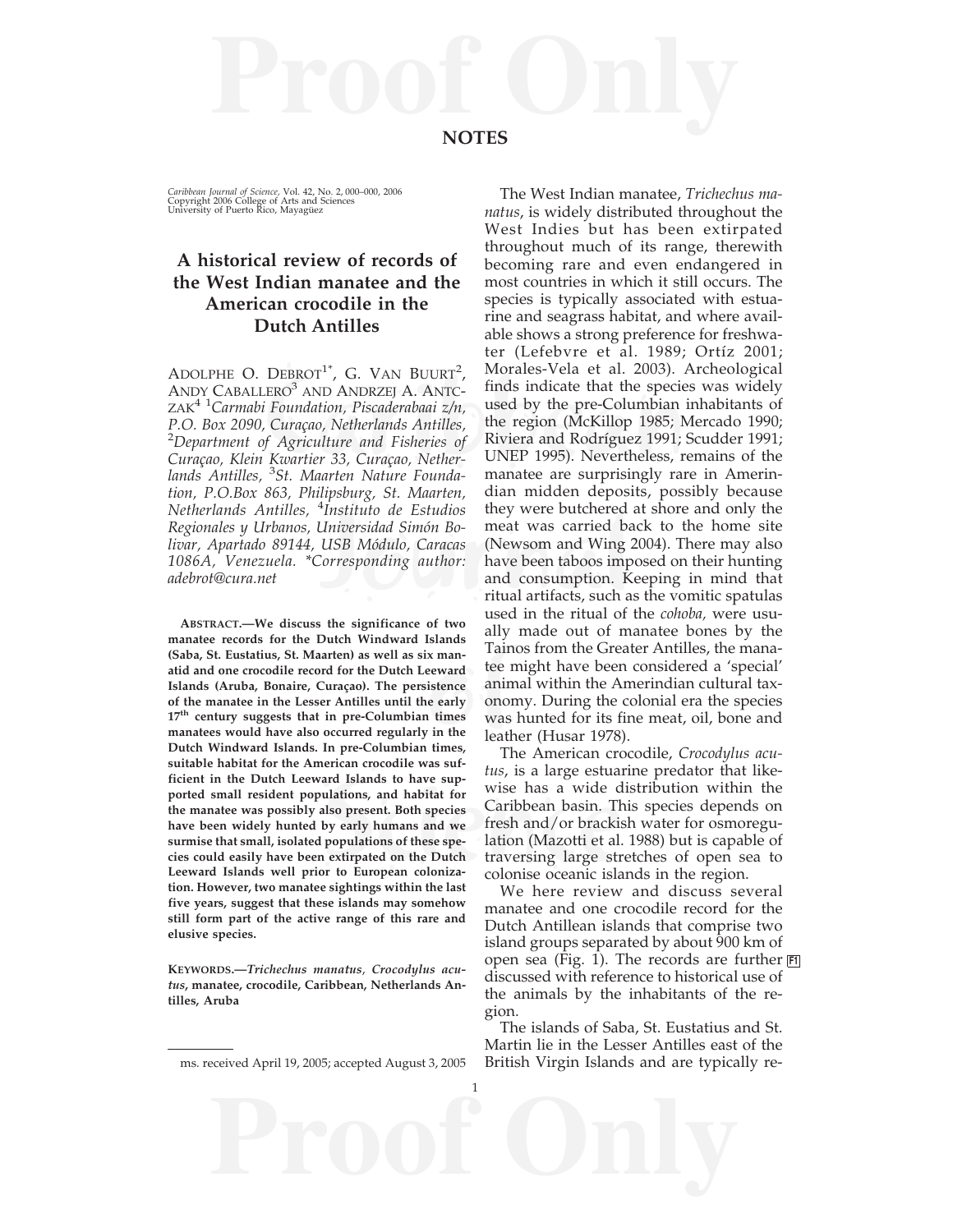## **Proof Only**

2 NOTES



presented.

lands. to ha<br>red to durin<br>a, Bo- tifact<br>cast far n<br>east far n<br>ambe St E ferred to as the Dutch Windward Islands. In contrast, the islands typically referred to as the Dutch Leeward Islands (Aruba, Bonaire and Curaçao) lie in the southern Caribbean, between 30 and 70 km off the east coast of Venezuela. Of these, only Aruba lies on the South American continental shelf while Bonaire and Curaçao are oceanic islands separated from Venezuela by more than 1000 m of water depth.

A single pre-Columbian record of the manatee for the island of Saba is represented by a ceremonial pipe that was collected from a Taino archeological site. The pipe is made from manatee bone and is shaped like a fish (Hoogland 1996; Hoogland and Hofman 1999). Ceremonial paraphernalia made from manatee bone are common from Taino sites throughout the Greater Antilles (Richard 2001; C. Hofman, pers. comm.) but are also known from the Lesser Antilles (e.g., Douglas 1991). The steep volcanic island of Saba has no lagoonal or seagrass habitat and is unlikely

nd Curaçao are oce-<br>
1999b). However, m.<br>
1 from Venezuela by documented at pr<br>
water depth.<br>
is documented at pr<br>
sites on several oth<br>
inhian record of the lands, such as Antig<br>
id of Saba is repre-<br>
Barbuda (Watters e<br> to have been able to support any manatees during recent millennia. Therefore, this artifact was most certainly introduced to the island. Archeological excavations have so far not produced any manatee records for St. Eustatius (van der Klift 1992) or St. Maarten (Haviser 1991; Nokkert 1999a, 1999b). However, manatee bones have been documented at prehistoric Amerindian sites on several other Lesser Antillean islands, such as Antigua (Wing et al. 1968), Barbuda (Watters et al. 1984), Carriacou (Sutty 1990), Guadeloupe and Martinique (Richard 2001), St. Kitts (Wing 1973) and Anguilla (Douglas 1991). On Guadeloupe the species is portrayed in prehistoric rock art on the Bananier River (Richard 2001), while original place names referring to the manatee are found on both Guadeloupe and Martinique (Ray 1960).

> While sightings of manatee are not regarded as particularly noteworthy in the Dutch Windward Islands because they concern a species generally known to inhabit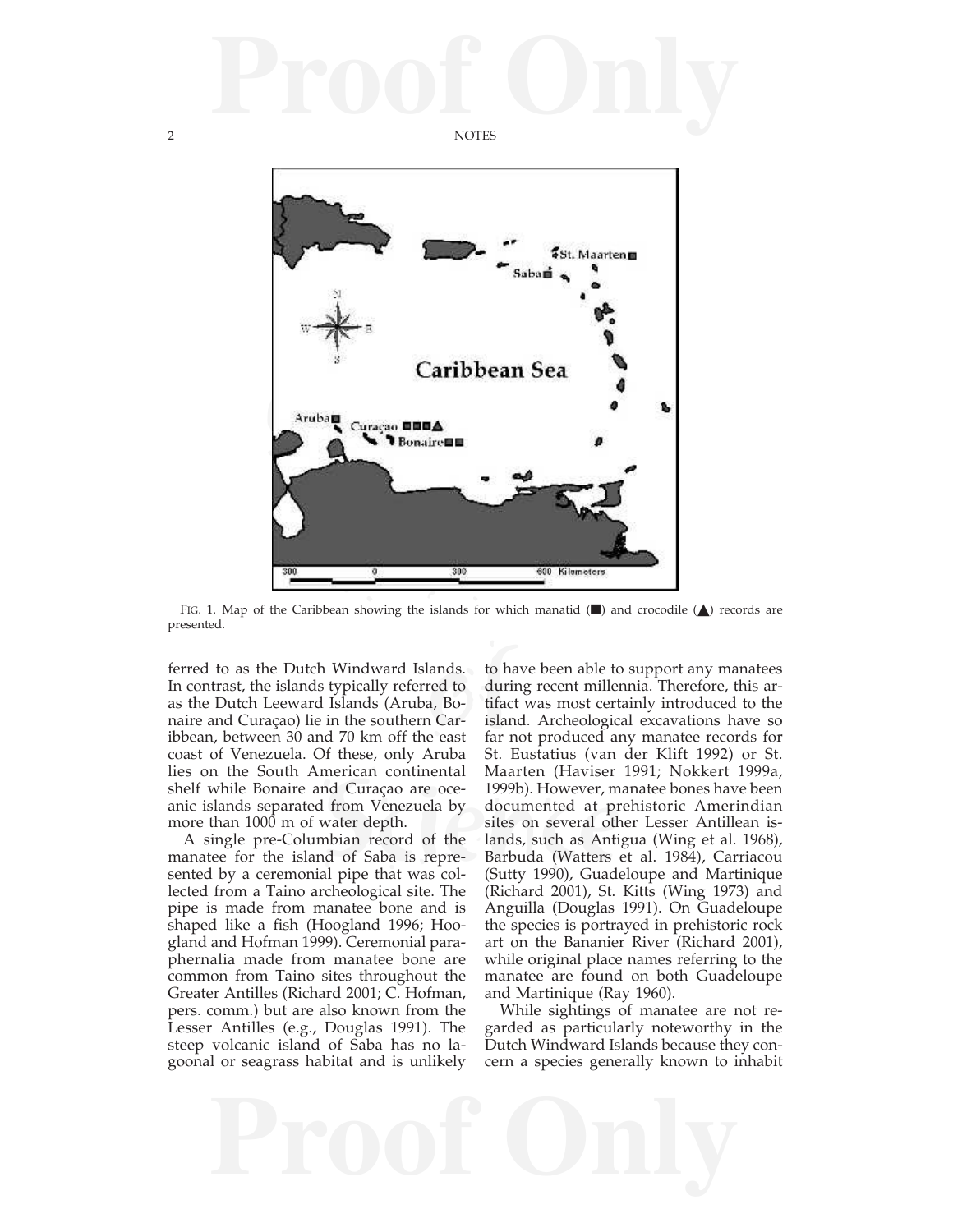the nearby waters of Puerto Rico (F. van der Hoeven, long-time president of the St. Maarten National Parks Foundation, pers. comm.), we nevertheless can report a sighting record for St. Maarten dating from the late 1980s.

r a week and drew consider-<br>from boaters, but then disap-<br>lie Cijntje, Nature Foundation, 1779; Bosch 1836; Teenstra<br>lers.comm.). St. Maarten has a 1868; Boeke 1907), nor has t<br>loon with sheltered seagrass been found at an nanatee requires fresh Pleistocene: see de Bu<br>bvre et al. 1989; Mo- ords for "Manatus" s<br>), if such is the case, Colorado and for Bor<br>mnot be expected to records originate fro<br>matees in the recent brate phosphate depos<br>pog the is-<br>
the *k*<br>
ees in verte<br>
vre et ords<br>
y un-<br>
fossil<br>
s (Le-<br>
docu<br>
the vertex<br>
the vertex<br>
the vertex<br>
the vertex<br>
the vertex<br>
the vertex<br>
the vertex<br>
the vertex<br>
the vertex<br>
the vertex<br>
the vertex<br>
the vertex<br>
the In the late 1980s, probably 1987 or 1988, Mr. Robbie Cijntje and his wife and children observed a single, 3-m long manatee at close range one day while boating in the 8.6 km2 Simpson Bay Lagoon, St. Maarten. The animal in question remained in the lagoon for over a week and drew considerable attention from boaters, but then disappeared (Robbie Cijntje, Nature Foundation, St. Maarten, pers. comm.). St. Maarten has a sizeable lagoon with sheltered seagrass beds, as well as several smaller lagoons, but no permanently-flowing freshwater streams. While it is not known with certainty whether the manatee requires fresh water to drink (Lefebvre et al. 1989; Morales-Vela et al. 2003), if such is the case, then St. Maarten cannot be expected to have supported manatees in the recent past. However, Hartog (1964) finds indication that in former times (prior to deforestation of the island) there could well have been small permanent streams on the island. At present, there are no manatees in the Lesser Antilles (Ray 1960; Lefebvre et al. 1989). Manatees are also virtually unknown from the U. S. Virgin Islands (Lefebvre et al. 1989) but do persist in the Greater Antilles to the west, including Puerto Rico. Hence, this sighting record clearly constitutes a rare case of vagrancy.

During the early  $17<sup>th</sup>$  century manatees were abundant in nearby Guadeloupe, to the point that they constituted an important part of the diet of the French colonists (Richard 2001). According to at least two sources at that time, Guadeloupe Amerindian natives did not cherish manatee flesh, due to the copious amounts of fat, which they detested, and because of the superstition that consumption of manatee flesh caused the recurrence of maladies including venereal disease and others (Moreau 1991; Richard 2001). Late  $17<sup>th</sup>$  century sources attributed the disappearance of manatees in Guadeloupe and Martinique to excessive hunting by colonists (Richard

2001). In Grenada, where the species persisted until at least the  $17<sup>th</sup>$  century (Romero and Hayford 2000), its disappearance is also ascribed to excessive hunting. Thus, in light of early French colonial sources, it is certain that in pre-colonial times manatees would have occurred regularly around St. Maarten, though it is not certain whether local conditions could have allowed manatees to persist year-round.

re case of vagrancy. studies (de Buisonjé<br>
t<sup>h</sup> century manatees thesis of palynolog<br>
arby Guadeloupe, to 1987) would indica<br>
onstituted an impor-5000 B.P., rainfall w<br>
the French colonists Leeward Islands.<br>
ding to at lea For the Dutch Leeward Islands there is no mention of the manatee in historical accounts (Hartog 1968; Schiltkamp and de Smidt 1978) or in early species lists (Hering 1779; Bosch 1836; Teenstra 1836; Simons 1868; Boeke 1907), nor has the species yet been found at any Amerindian sites (Hooijer 1960, 1963; Versteeg 1991; Haviser 1994; Grouard 1997). However, Martin (1888) provides Pleistocene (possibly pre-Pleistocene: see de Buisonjé 1974) fossil records for "*Manatus"* sp. for Aruba at Seroe Colorado and for Bonaire at Fontein. These records originate from rare marine vertebrate phosphate deposits, one of four types of phosphate deposits known from the Dutch Leeward Islands (de Buisonjé 1974). Van Oort (1902) provides further details of the Aruban record, which was based on a vertebra, while Rutten (1931) cites both records in his paleontology review paper. No fossil record for the manatee has yet been documented for Curaçao, where marine vertebrate phosphate deposits are also not known (de Buisonjé 1974). Records of extinct mammals (Hooijer 1967), speleological studies (de Buisonjé 1974), as well as a synthesis of palynological studies (Haviser 1987) would indicate that prior to about 5000 B.P., rainfall was higher in the Dutch Leeward Islands. During the Holocene (10,000 B.P.) sea level may have also been much lower (Colin-Girard 2002; Peltier 2002), which could have facilitated colonization by the manatee and created more suitable habitats for manatee than those found today. Therefore, these fossil records possibly stem from a time prior to the arrival of man and in which permanent freshwater streams and better habitat conditions could have been available on the island. In the absence of diagnostic specimens, however, and in view of the prevalence of other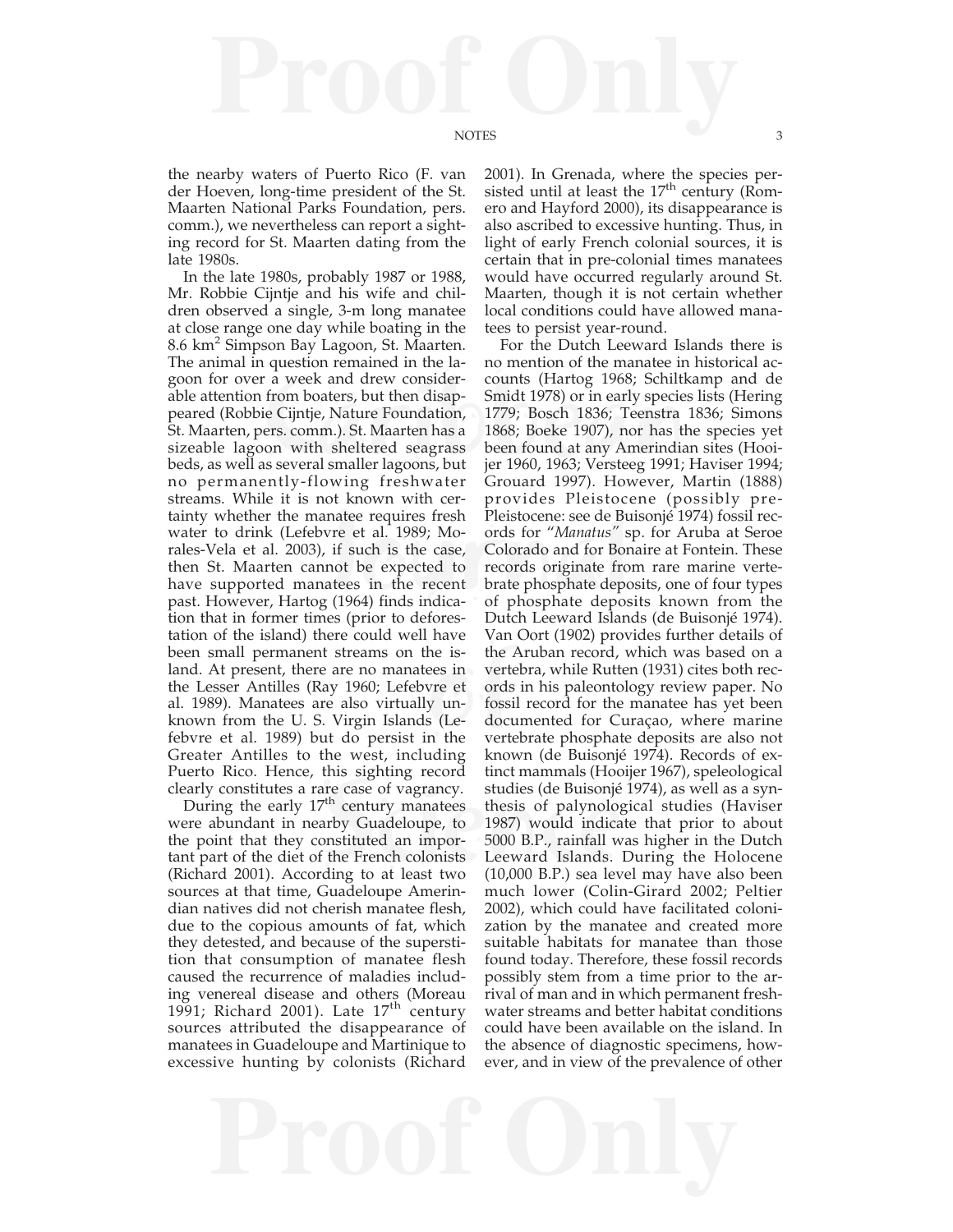sirenians (Dugongidae) in the Caribbean Tertiary (Domning 2001), it cannot even be assumed that these fossil records pertain to manatees (Trichechidae).

For Curaçao a reliable sighting record for the manatee that dates from the late 1970s was when Max Rijna saw a manatee at close range from a boat on the waveexposed northeast coast of Curaçao in the vicinity of Boka Wandomi (M. Rijna†, pers. comm. to GvB, late 1970s). While no details were recorded, this sighting can be considered reliable as it concerns a face-to-face encounter with an experienced diver, familiar with the manatee. The wary animal dove rapidly after the encounter.

a depth of 15 m at the mainland coast of Ve<br>acasbaai, along the comes from the site c<br>Curaçao. The animal part of the central c<br>generally rotund, ap-<br>mately A.D. 260-290<br>in color, had a large, 1963). The second me<br>l, short shal-<br>
ealise Ame<br>
er the bear<br>
man lit-<br>
man ploit<br>
mud F.<br>
d tail At about 3:00 P.M. on the afternoon of February 1, 2001, experienced diver A. Huang and buddy R. van Duuren observed a manatee from about 8 m distance above them while diving at a depth of 15 m at the Directiestrand, Caracasbaai, along the southwest coast of Curaçao. The animal was 1.5-2 m long, generally rotund, appeared greyish-green in color, had a large, flat, paddle-like tail, short and stubby "arms", and a bulky head with tiny eyes and whiskers. As soon as the animal saw the divers it went rapidly off towards shallower waters. The divers did not realise they had seen a manatee until after the dive, when they consulted marine fauna literature.

The interferishing spot in for the very early A f Ascención, on the leo and Meso Indiuração. They recog-<br>
Scruzent 1963).<br>
Scruzent 1963).<br>
Scruzent 1963).<br>
Scruzent Iosa Seen on television Geographic location<br>
immediately On September 12, 2005, R. Siberie and F. Lucas saw an animal with a big round tail and a "pig's face" repeatedly surface to breath about 5 m from their fishing spot in the coastal lagoon of Ascención, on the northeast coast of Curaçao. They recognized it as a manatee as seen on television and called AOD, who immediately drove to the site and confirmed the sighting upon arrival at 2:00 P.M. Several photographs were made to document the record. The solitary animal was orange/greenishbrown, at most 1.6 m in length and did not appear to be wounded. The sighting was amply reported in the media (e.g., Anonymous 2005). The animal was further seen on September 14<sup>th</sup> and 16<sup>th</sup>.

Recent sightings for Curaçao indicate that manatees clearly have the dispersal capabilities to reach the Dutch Leeward Is-

lands and may even suggest that the islands could somehow still form part of the active range of these rare and elusive creatures. The relevance of and need for additional protective legislation is evident.

as it concerns a face-to-face (1995) listed only two recent ith an experienced diver, fa-<br>
the an experienced diver, fa-<br>
caribbean coast of Venezue<br>
in a manatee remains have been<br>
after the encounter.<br>
comments are end i Manatees are actively protected in Venezuela (Ojeda 1997). However, in this section of the Venezuelan coast they have not been abundant since at least historical times, probably due to the combination of restricted habitat availability and Amerindian hunting (O'Shea et al. 1988). UNEP (1995) listed only two recent records for the Caribbean coast of Venezuela. So far no manatee remains have been found at Amerindian archeological sites on Venezuelan coastal islands (Antczak 1999; Mackowiak de Antczak and Antczak 2005) and there are only two mentions of manatee bones recovered from Amerindian sites on the mainland coast of Venezuela. The first one comes from the site of Trompis in western part of the central coast, dated to approximately A.D. 260-290 (Rouse and Cruxent 1963). The second mention is from a site at Palmasola, not so far from Trompis and dated to approximately A.D. 250-500 (Sýkora 2005). Both reports are related to the first centuries of the presence of the Amerindian agriculturalists and pottery bearers in the region, suggesting that manatees might have already been overexploited during these early times. The West Indian manatee has gregarious feeding tendencies and is essentially defenseless, which would have made it a favorite target for the very early Amerindian groups (Paleo and Meso Indians *sensu* Rouse and Cruxent 1963).

> Geographic locations bearing historical or pre-Columbian names referring to extinct or extirpated fauna (toponyms) may provide clues about the former occurrence of such species and constitute useful information (i.e., a "record") for historical biogeography purposes (e.g., Ray 1960; Romero et al. 2002; Adam and Garcia 2003). On Bonaire, the  $7.3 \text{ km}^2$  Lac Bay mangrove and seagrass lagoon, located on the island's east coast, is the only potential former manatee habitat. An area south of the lagoon is known as "Manparia Kutu", the Papiamento word referring to a siren legend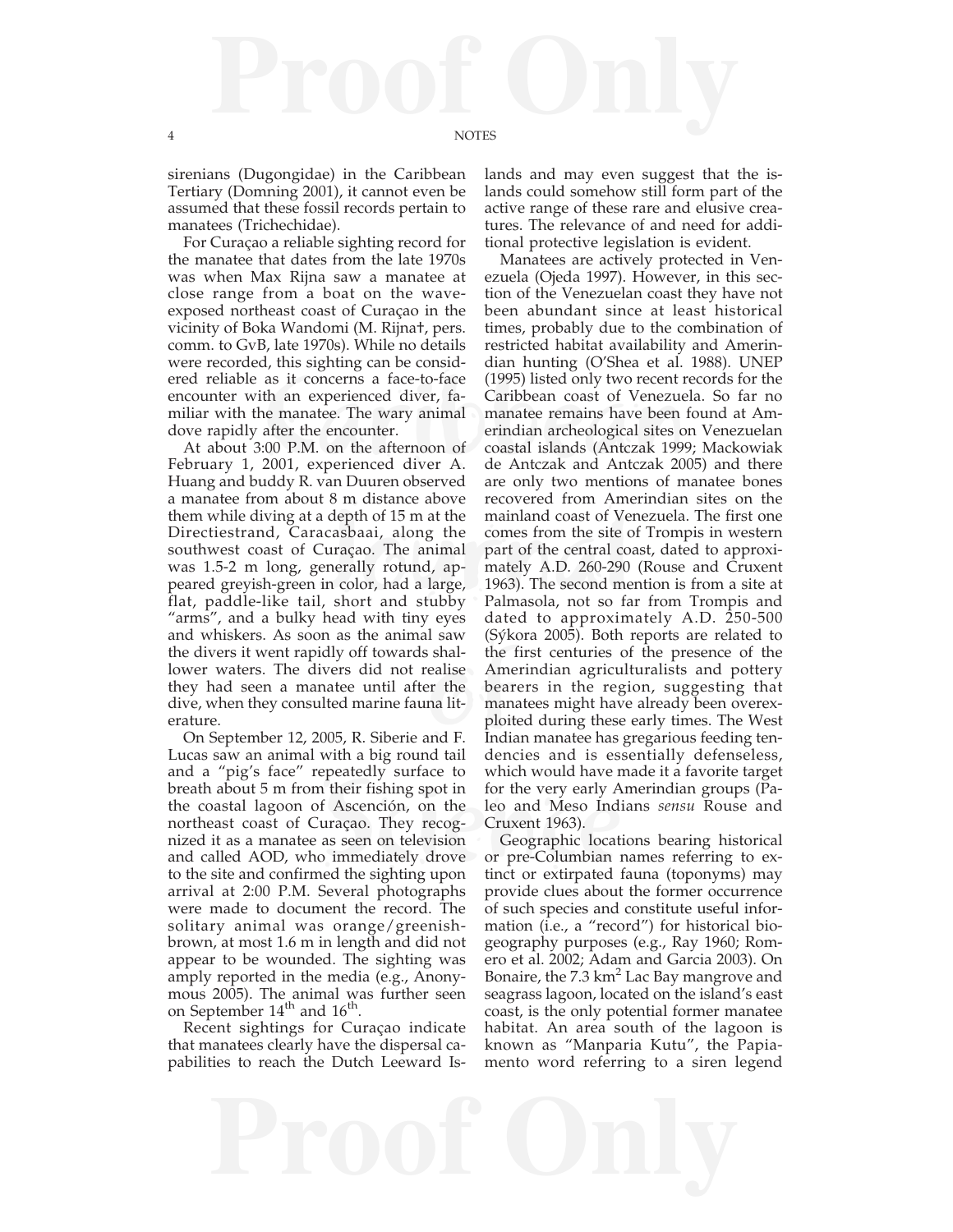(e.g., Hass 1956). Keeping in mind that legends of sirens are common from mainland tribal folklore (van Buurt and Joubert 1997), this place name could have originated from manatee presence in southern Bonaire. However, possible association of this term and place name with the extinct West Indian monk seal, *Monachus tropicalis,* instead of the manatee, should not be excluded (van Buurt and Joubert 1997).

bundance in semi-enclosed la-<br>
le SPAW Protocol specifies<br>
le by inundation of Pleistocene protection against disturbance<br>
s. In Curaçao for instance, the lar level there is no legisla<br>
lagoons alone comprise more implemen islands. Manatees are Curação (van Buurt 2<br>in both fresh and salt-<br>the animal was kill<br>98), and like both pin-<br>watch, butchered are<br>shown the ability to main island of Cura<br>ove the concentration The animal was land<br>91). St ppical This<br>
1999), dilian<br>
food we s<br>
tivate crocc<br>
(Ortíz is we<br>
what press ty-flowing freshwa-<br>
Siman", a name<br>
Siman in the last centuries<br>
ously applied to a<br>
bubtful, it is possible<br>
more akin to the alli<br>
mg seasonal streams<br>
formerly abundant<br>
seeps may have been<br>
Venezuela, where i<br>
see wat All three Dutch Leeward Islands presently have sheltered habitat with seagrass growing in abundance in semi-enclosed lagoons formed by inundation of Pleistocene coastal valleys. In Curaçao for instance, the three largest lagoons alone comprise more than  $11 \text{ km}^2$  in combined surface area (discounting modern land reclamation activity). These lagoons provide sufficient feeding areas to have supported small herds of manatees on all three islands. Manatees are good osmoregulators in both fresh and saltwater (Ortíz et al. 1998), and like both pinnipeds and cetaceans have the ability to concentrate urine above the concentration of seawater (Ortíz 2001). Studies further indicate that manatees chronically exposed to salt water will reduce their water turnover rates to only 15% of turnover rates typical of freshwater conditions (Ortíz et al. 1999), and that during periods of reduced food consumption, they may be able to activate lipolysis to meet water requirements (Ortíz et al. 2000). Yet, it is still not known to what extent the manatee requires periodic access to freshwater for survival. Even though the existence of permanently-flowing freshwater streams on Curaçao in the last centuries before discovery is doubtful, it is possible that naturally occurring seasonal streams and/or groundwater seeps may have been sufficient to meet manatee water needs. If such is the case, then Curaçao, and possibly Aruba and Bonaire, could have supported small populations of the manatee. The rarity or even absence of this near-shore, estuarine species prior to European arrival would then have to be attributed to extirpation by the early Amerindian inhabitants of these islands, in contrast to for instance the West Indian monk seal, *Monachus tropicalis*, which had the habit of frequenting small, isolated offshore islands and which

persisted into the early  $17<sup>th</sup>$  century (Debrot 2000).

In implementation of the CITES Treaty and the SPAW Protocol of the Cartagena Convention to which the Kingdom of the Netherlands is party on behalf of the Netherlands Antilles, the manatee is afforded limited protection in the Netherlands Antilles by means of the National Fisheries Ordinance of 1991 (P.B. 1991 No. 74) and the National Nature Management Ordinance of 1998 (P.B. 1998, No.49). However, while the SPAW Protocol specifies the need for protection against disturbance, at the insular level there is no legislation to either implement protection or provide a workable definition of disturbance. In the early 1930s (probably 1932) after a period of heavy rainfall, a large, aggressive crocodilian crawled onto the island of Klein Curaçao (van Buurt 2001). After a few days the animal was killed by the lighthouse watch, butchered and transported to the main island of Curaçao for consumption. The animal was landed at Boka St. Michiel with its tail already hacked into steaks (Ciro Maduro† and Kichin Zimmerman, pers. observ. as communicated to GvB). This is the only known record of a crocodilian for the Dutch Leeward Islands and we surmise it to have been an American crocodile, *Crocodylus acutus*, a species that is well capable of oceanic dispersal, as its presence on several Caribbean islands would indicate (Platt et al. 1999). In Venezuela it is known by the Arawak name of "Caiman", a name that Linnaeus erroneously applied to a genus of crocodilians more akin to the alligators. The species was formerly abundant all along the coast of Venezuela, where it survives to this date (Corcuera 1984), but has become very rare along most of the coast. The extant population nearest to the Leeward Islands today is that of the Cuare Reserve, about 130 km due south of Bonaire. Rivas Fuenmayor et al. (2005) have raised doubts about the recent occurrence of this species on Margarita Island, Venezuela. In the coastal town of Barcelona, west of Margarita, crocodiles were a common sight on the street up into the 1920s. In 1992 an inhabitant recounted that the "last" crocodile of the Rio Man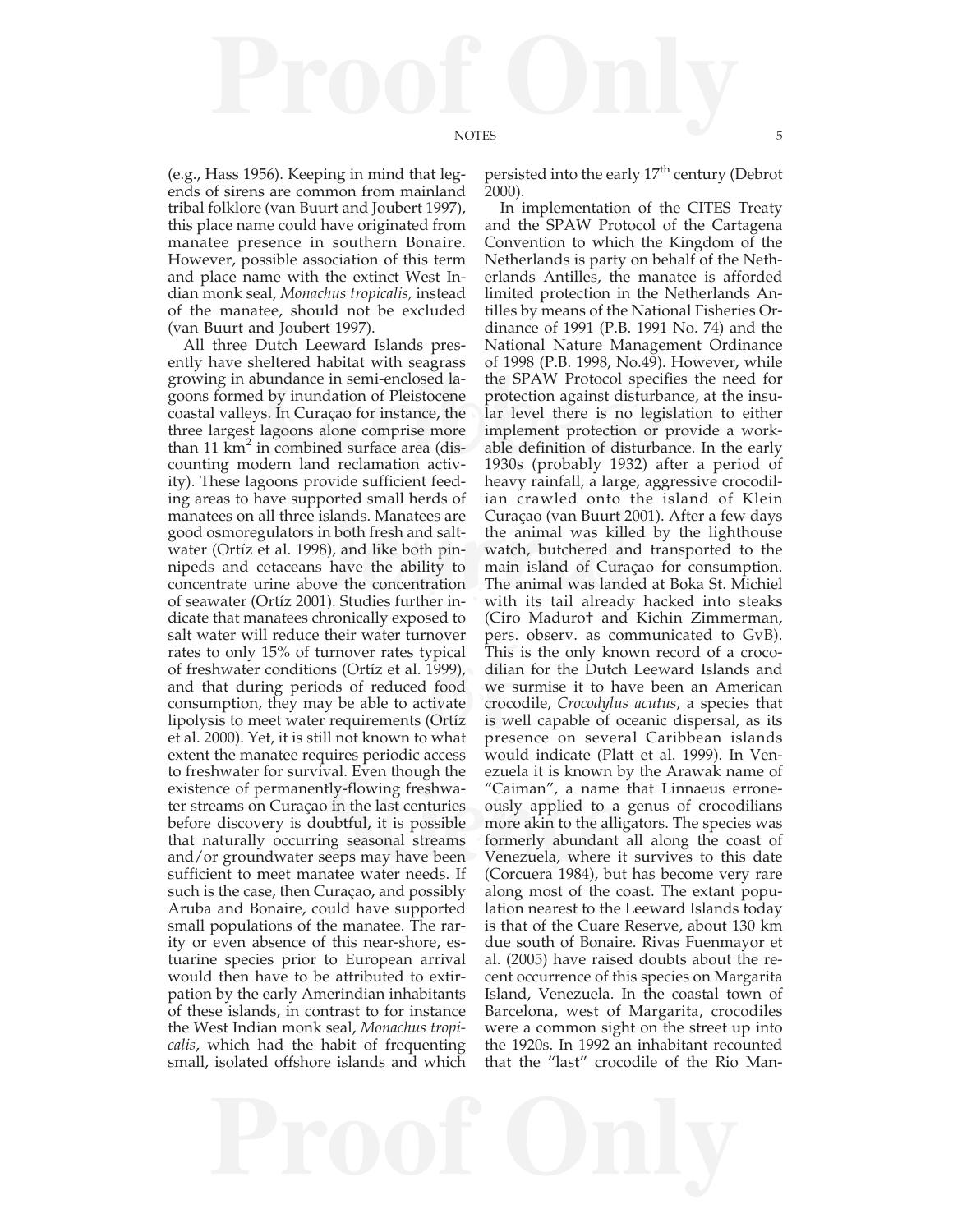zanares in Cumaná was shot in 1948 (GvB, pers. comm.). Today the species is actively protected in Venezuela, and has benefitted from at least one breeding-and release program (Ojeda 1997). So far no crocodile remains have been found at Amerindian archeological sites along the mainland coast of Venezuela or its islands (Rouse and Cruxent 1963; Antczak 1999; Mackowiak de Antczak and Antczak 2005; Sýkora 2005). It is possible that some remains have been recovered but have not been discriminated from among the remains of the freshwater species (AAA, pers. obs.).

or brackish water for annual general subset<br>
Il 1971; Mazotti et al. Government of the<br>
and even today, suitand the Island Govern<br>
Illow fresh and brack-<br>
hore bordering man-<br>
is common (Debrot LITERATU ing to of<br>1987).<br>
es has Anony<br>
Lee-<br>
Large ety<br>
dre Colena Co<br>
till is dre Externise that a pos-<br>
ck of pre-Columbian<br>
s limited populations<br>
s limited populations<br>
to hunting well be-<br>
to have an zeeproducten in d<br>
to hand these islands.<br>
Bosch, G. B. 1836. Reizen<br>
proper preservation<br>
prime 198 As is the case with the manatee, the American crocodile has not been recorded in historical accounts, early species lists, or any Amerindian sites for any of the Dutch Leeward Islands. The species, and notably its hatchlings and young, depend on the availability of fresh or brackish water for osmoregulation (Neill 1971; Mazotti et al. 1986). Yet in the past and even today, suitable habitat with shallow fresh and brackish water pools on shore bordering mangrove-lined lagoons is common (Debrot 2004). High groundwater levels at the margins of these lagoons formed the basis for human settlement of these islands dating to more than 3500 years B.P. (Haviser 1987). Therefore, it is curious that the species has not yet been recorded in the Dutch Leeward Islands. Like the manatee, this large vertebrate was (Scudder 1991; Marchena 1995; Wing and Wing 1995) and still is widely used as food by the native peoples of the region, and we surmise that a possible reason for the lack of pre-Columbian records may be that its limited populations became extirpated due to hunting well before European colonization of these islands. It may also be that proper preservation sites for this species have not yet been surveyed. Freshwater caverns have only recently yielded crocodilian remains in the Cayman Islands (Morgan et al. 1993) and Bahamas (Franz et al. 1995). Such habitat is present in several low-lying coastal areas in the Dutch Leeward Islands but has not yet been explored.

*Acknowledgments.—*We thank Max Rijna†, Ciro Maduro†, Kichin Zimmerman, as well

the remains of the freshwater drew our map. Drs. Aldemar<br>
, pers. obs.). the Ham, Nelio Barros, Co<br>
case with the manatee, the and Stanley Criens provided<br>
codile has not been recorded obtaining literature. This<br>
ccounts, as Jose Speetjens, Robbie Cijntje and François van der Hoeven, for helping retrace several almost-forgotten records. A. (Bert) Huang generously provided information on his 2001 manatee sighting. Fishermen R. (Siep) Siberie and Frank Lucas are thanked for alerting us to the 2005 manatee sighting while Frank Ricardo, and police officers G. Pisas and E. Martina are thanked for logistical assistance in reaching the site. Marcus de Maayer is further thanked for additional sighting information. Leon Pors drew our map. Drs. Aldemaro Romero, Peter Adam, Nelio Barros, Corrine Hofman and Stanley Criens provided assistance in obtaining literature. This paper further benefited substantially from reviews by Drs. Daryl Domning, and Aldermaro Romero. The Carmabi Foundation's contribution to this paper was made possible by annual general subsidies by the Central Government of the Netherlands Antilles and the Island Government of Curaçao.

## LITERATURE CITED

- Adam, P. J., and G. G. Garcia. 2003. New information on the natural history, distribution, and skull size of the extinct(?) West Indian monk seal, *Monachus tropicalis*. *Mar. Mamm. Sci.* 19:297-317.
- Anonymous, 2005. Zeekoe bij Ascencion gesignaleerd. *Amigoe,* Curaçao, 14 September, 2005:5.
- Antczak, A. 1999. Late Prehistoric Economy and Society of the Islands off the Coast of Venezuela: A Contextual Interpretation of the Non-Ceramic Evidence. Unpublished doctoral dissertation. London: Institute of Archaeology, University College London.
- Boeke, J. 1907. *Rapport betreffende een voorloopig onderzoek naar den toestand van de visscherij en de industrie van zeeproducten in de kolonie Curaçao.* s'Gravenhage, The Netherlands: F. J. Belinfante.
- Bosch, G. B. 1836. *Reizen in West-Indie, deel I en II.* Reprint 1985, Amsterdam, The Netherlands: Emmering.
- Colin-Girard, J. 2002. Underwater mapping of Late Quaternary submerged shorelines in the western Mediterranean Sea and the Caribbean Sea. *Quaternary International* 92:63-72.
- Corcuera, G. L. 1984. *Fauna legendaria*. Caracas, Venezuela: Fundación Científica Fluvial de los Llanos.
- de Buisonjé, P. H. 1974. *Neogene and Quaternary geology of Aruba, Curaçao and Bonaire.* Uitgaven Natuurwetenschappelijke Studiekring voor Suriname en de Nederlandse Antillen (Utrecht, The Netherlands) 78.
- Debrot, A. O. 2004. Zoetwaterbronnen: cultuurhisto-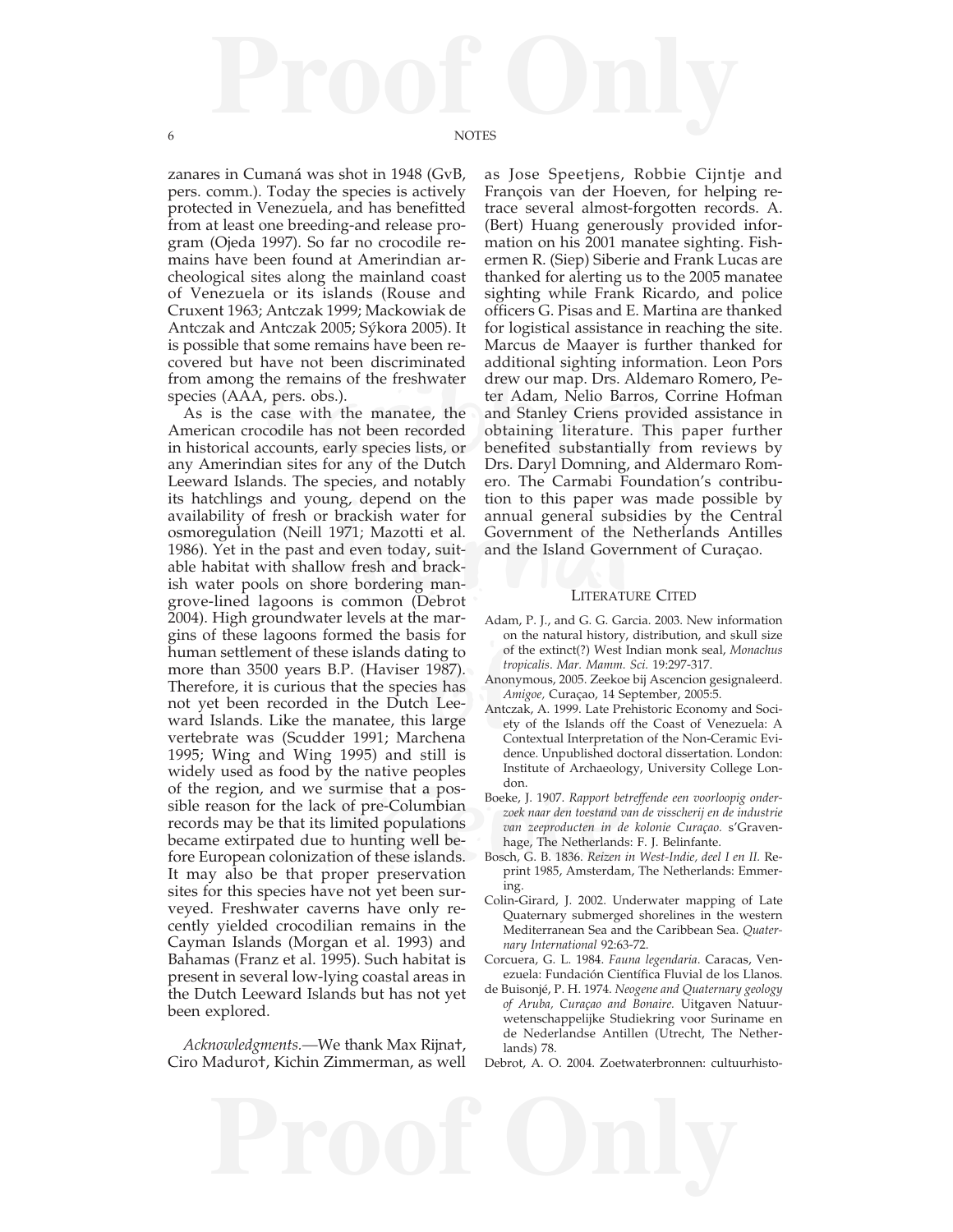risch erfgoed (2) "Pos di Pia". *Ñapa, Amigoe,* Curaçao, 12 June, 2004:5.

- Debrot, A. O. 2000. A review of records of the extinct West-Indian monk seal, *Monachus tropicalis* (Carnivora: Phocidae) for the Netherlands Antilles. *Mar. Mamm. Sci.* 16:834-837.
- Domning, D. P. 2001. Sirenians, seagrasses, and Cenozoic ecological change in the Caribbean. In: W. Miller III & S. E. Walker (eds.), Cenozoic Palaeobiology: The Last 65 Million Years of Biotic Stasis and Change. *Palaeogeography, Palaeoclimatology, Palaeoecology* 166(1-2):27-50.
- Douglas, N. 1991. Recent Amerindian finds on Anguilla. *Proc. Internat. Congr. Caribb. Archeol.*13:576- 588.
- Marchena, D. M. 1995. Naturaleza<br>
sil skeleton of a Cuban crocodile (Crocoming and S. D. Bruck-<br>
sil skeleton of a Cuban crocodile (Crocoming and all Orinoco según Gumi<br>
ifer) from a blue hole on Abaco, Bacaman del Orinoco Franz, R., G. S. Morgan, N. Albury, and S. D. Bruckner. 1995. Fossil skeleton of a Cuban crocodile (*Crocodylus rhombifer*) from a blue hole on Abaco, Bahamas. *Caribb. J. Sci.* 31:149-152.
- Grouard, S. 1997. Tanki Flip faunal remains. In *The archaeology of Aruba: the Tanki Flip site,* eds. A. H. Versteeg and S.Rostain, 257-264. Publications of the Foundation for Scientific Research in the Caribbean Region (Amsterdam, The Netherlands) 141.
- Hartog, J. 1964. *De bovenwindse eilanden: Sint Maarten, Saba, Sint Eustatius.* Aruba: De Wit.
- Hartog, J. 1968. *Curaçao, from colonial dependence to autonomy*. Aruba: De Wit.
- Hass, H. 1956. Tussen haaien en koralen: met harpoen, speer en camera op de vissenjacht in de Caraïbische zee rond Curaçao en Bonaire. Baarn: Hollandia 200 pp.
- Haviser, J. B., 1987. *Amerindian cultural geography on Curaçao.* Publ. Natuurwet. Studiekr. Suriname Ned. Ant. (Amsterdam, The Netherlands) 120.
- Haviser, J. B. 1991. Preliminary results of test excavations at the Hope Estate site (SM-026), St. Martin. *Proc. Internat. Congr. Caribb. Archeol*.13:647-666.
- M. Coomans-Eustatia, R. Proc. Internat. Congr. (<br>P. Prins, 124-127. Amster-<br>Intilliani, Zoological Mu-<br>Cuban crocodile, Cro<br>Internaty fossil dep<br>International Curaçao en Intellianden, Bon-aire, Oroba en Neill, W. T. 1971. Haviser, J. B., 1994. South American faunal remains noted in archeological contexts in Curaçao and Bonaire: the potential for cultural implications. In *De horen en zijn echo,* eds. M. Coomans-Eustatia, R. Moolenbeek, W. Los and P. Prins, 124-127. Amsterdam: Stichting Libri Antilliani, Zoological Museum.
- Hering, J. H. 1779. *Beschryving van het eiland Curaçao en de daar onder hoorende eilanden, Bon-aire, Oroba en Klein Curaçao.* Reprint 1969, Aruba: De Wit.
- Hoogland, M.L.P. 1996. *In search of the native population of pre-Columbian Saba. Part II. Settlements in their natural and social enviroment.* Ph.D. Dissertation, Leiden University, The Netherlands. 286 p.
- Hoogland, M. L. P., and C. L. Hofman. 1999. Taino expansion towards the Lesser Antilles: the case of Saba. *J. Soc. Amér.* 85:93-113.
- Hooijer, D. A. 1960. Mammalian remains from indian sites on Aruba. *Stud. Curaçao Caribb. Isl.* 10:154-157.
- Hooijer, D. A. 1963. Mammalian remains from an indian site on Curaçao. *Stud. Curaçao Caribb. Isl.* 14: 119-122.
- Hooijer, D. A. 1967. Pleistocene vertebrates of the

Netherlands Antilles. *Proc. VII Congr. Int. Ass. Quatern. Res.* 6:399-406.

- Husar, S. L. 1978. *Trichechus manatus*. *Mamm. Spec.* 93: 1-5
- Lefebvre, L. W., T. J. O'Shea, G. B. Rathbun, and R. C. Best. 1989. Distribution, status, and biogeography of the West Indian manatee. Pp. 567-609 In *Biogeography of the West Indies, Past, Present and Future,* ed. C. A. Woods, 567-609. Gainesville, Florida: Sandhill Crane Press.
- Mackowiak de Antczak, Ma. M., and A. Antczak 2005. *Los Ídolos de las Islas Prometidas: Arqueología Prehispánica del Archipiélago de Los Roques*. Caracas: Editorial Equinoccio.
- Marchena, D. M. 1995. Naturaleza generosa versus naturaleza mesquina: los casos de la tortuga y del caimán del Orinoco según Gumilla. *Proc. Internat. Congr. Caribb. Archeol.* 15:335-342.
- Martin, K. 1888. *Bericht über eine Reise nach Niederländsh West-Indien und darauf gegründete Studien. II.* Geol. Theil.,University of Leiden, The Netherlands.
- dam, The Netherlands) 141. the effects of high test index eilanden: Sint Maarten,<br>
the effects of high test index backet in the three in the Maya and an en koralen: met harpoen,<br>
the manatee in the Maya and the Maya and th Mazotti, F., J. B. Bohnsack, M. P. McMahon, and J. R. Wilcox. 1986. Field and laboratory observations on the effects of high temperature and salinity on hatchling *Crocodylus acutus*. *Herpetologica* 42:191- 196.
	- McKillop, H. I. 1985. Prehistoric exploitation of the manatee in the Maya and circum-Caribbean areas. *World Archeology* 16:337-353.
	- Mercado, M. C. 1990. Estrategias de pesca de las poblaciones indígenas Antillanas en relación a la ecología del Manatí. *Proc. Internat. Congr. Caribb. Archeol.* 9:438-441.
	- *phy on Ar*<br>
	riname Moral<br>
	120. gn<br>
	xxcava- *che*<br>
	Martin. coo<br>
	666. *Sci*<br>
	martins Moree<br>
	marting Ca Morales-Vela, B., J. A. Padilla-Saldivar, and A. A. Mignucci-Giannoni. 2003. Status of the manatee (*Trichechus manatus*) along the northern and western coasts of the Yucatán peninsula, México. *Caribb. J. Sci.* 39:42-49.
		- Moreau, J.-P. 1991. Nouvelles données sur les Indiens Caraïbes recueillies par un filibustier Français ayant sejourn onze mois a la Martinique en 1619. *Proc. Internat. Congr. Caribb. Archeol.*12:271-283.
		- Morgan, G. S., R. Franz, and R. I. Crombie. 1993. The Cuban crocodile, *Crocodylus rhombifer*, from Late Quaternary fossil deposits on Grand Cayman. *Caribb. J. Sci.* 29:153-164.
		- Neill, W. T. 1971. *The last of the ruling reptiles; alligators, crocodiles and their kin*. New York: Columbia University Press.
		- Newsom, L. A., and E. S. Wing 2004. *On Land and Sea: Native American Uses of Biological Resources in the West Indies*. Tuscaloosa Alabama: The University of Alabama Press.
		- Nokkert, M. 1999a. Faunal exploitation. Part I. Norman Estate, Chapter 5. In *Archeological investigations on St. Martin (Lesser Antilles): The sites of Norman Estate, Anse de Pères and Hope Estate with a contribution to the "La Hueca problem",* eds. C. L. Hofman, and M. L. P. Hoogland, 51-60. The Netherlands: Leiden University.
		- Nokkert, M. 1999b. Faunal exploitation. Part II. Anse